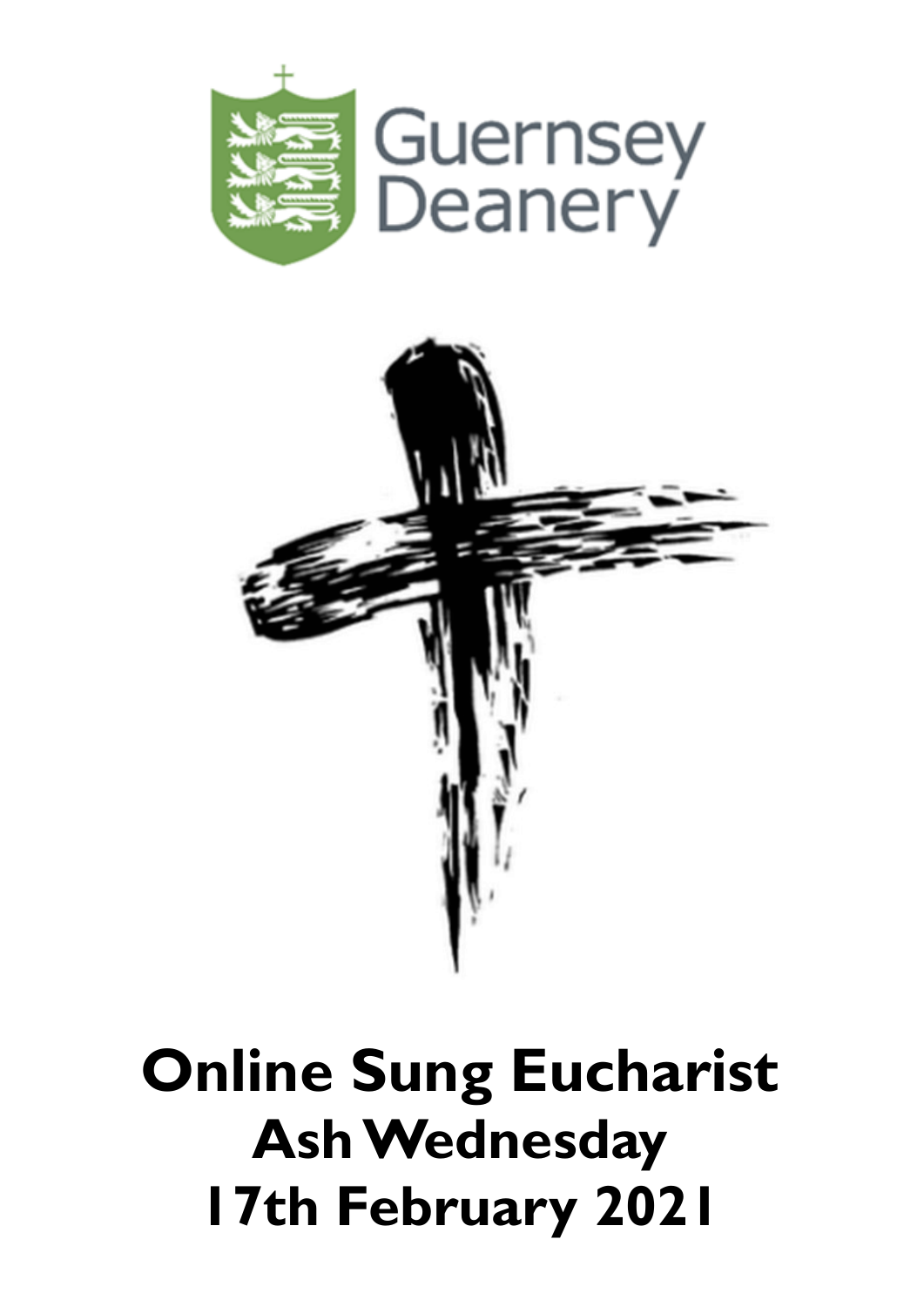# Welcome to Town Church for the Deanery Ash Wednesday Service.

President: The Revd Penny Graysmith, Vice Dean Preacher: The Very Revd Tim Barker, Dean of Guernsey

Zoom meeting code: 979 3928 6686

The Music in this service has been recorded by members of the St. Martin's singers from The Church of St. Martin-in-the-Fields, London



*Some material included in this service is copyright: © The Archbishops' Council 2000 © The Archbishops' Council 2007 Copyright hymns in this service are reproduced under CCL Licence Number 2328071 Mass setting © David Thorne the extracts from the Mass of St Thomas by David Thorne are reproduced by kind permission of the composer.*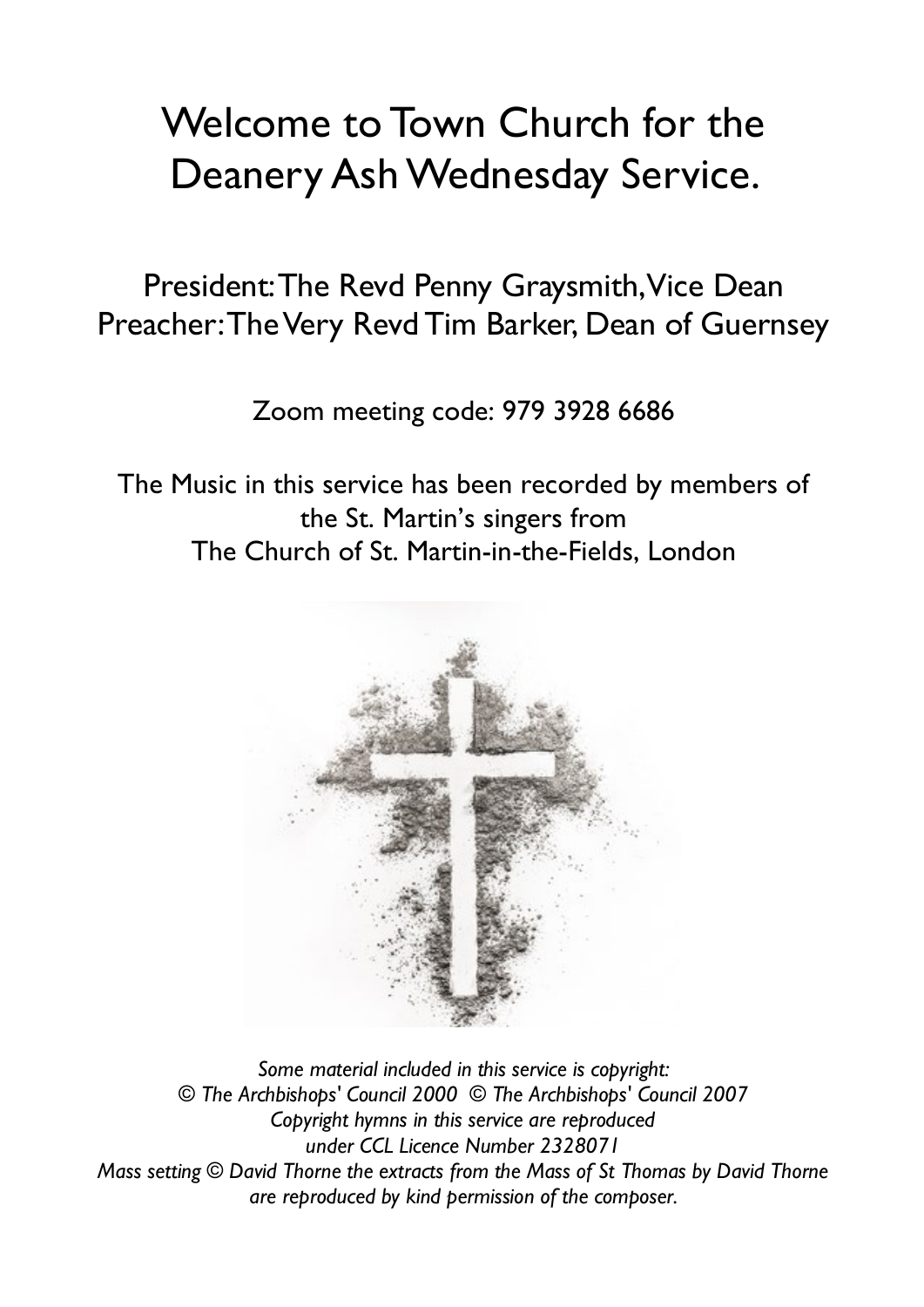#### **Introduction to Lent**

Lent may originally have followed Epiphany, just as Jesus' sojourn in the wilderness followed immediately on his baptism, but it soon became firmly attached to Easter, as the principal occasion for baptism and for the reconciliation of those who had been excluded from the Church's fellowship for apostasy or serious faults.

As the candidates for baptism were instructed in Christian faith, and as penitents prepared themselves, through fasting and penance, to be readmitted to communion, the whole Christian community was invited to join them in the process of study and repentance, the extension of which over forty days would remind them of the forty days that Jesus spent in the wilderness, being tested by Satan.

Ashes are an ancient sign of penitence; from the middle ages it became the custom to begin Lent by being marked in ash with the sign of the cross. The calculation of the forty days has varied considerably in Christian history. It is now usual in the West to count them continuously to the end of Holy Week (not including Sundays), so beginning Lent on the sixth Wednesday before Easter, Ash Wednesday.

Liturgical dress is the simplest possible. Churches are kept bare of flowers and decoration. *Gloria in excelsis* is not used. The Fourth Sunday of Lent (*Laetare*or Refreshment Sunday) was allowed as a day of relief from the rigour of Lent, and the Feast of the Annunciation almost always falls in Lent; these breaks from austerity are the background to the modern observance of Mothering Sunday on the Fourth Sunday of Lent.

As Holy Week approaches, the atmosphere of the season darkens; the readings begin to anticipate the story of Christ's suffering and death, and the reading of the Passion Narrative gave to the Fifth Sunday its name of Passion Sunday.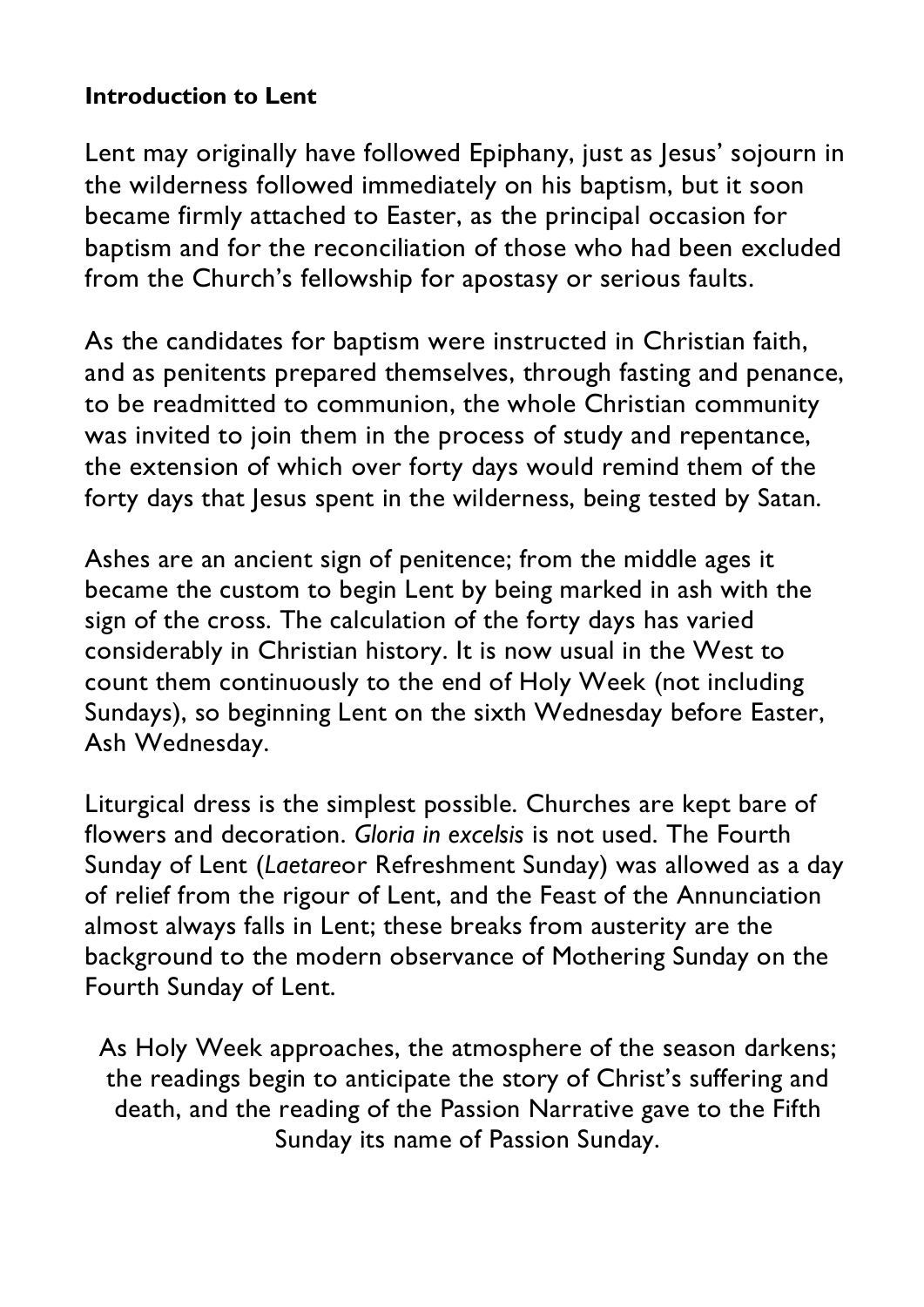#### **Before the service a recording will be played, of the Town Church organ played by Stephen le Prevost.**

Erbarm dich mein, o Herre Gott BWV 721 J.S. Bach

# **Opening Hymn**

**I heard the voice of Jesus say: 'Come unto me and rest; lay down, thou weary one, lay down thy head upon my breast.' I came to Jesus as I was, weary and worn and sad, I found in him a resting-place, and he has made me glad.**

**I heard the voice of Jesus say: 'Behold, I freely give the living water; thirsty one, stoop down and drink and live.' I came to Jesus, and I drank of that life-giving stream; my thirst was quenched, my soul revived, and now I live in him.**

**I heard the voice of Jesus say: 'I am this dark world's Light; look unto me, thy morn shall rise, and all thy day be bright.' I looked to Jesus, and I found in him my star, my sun; and in that light of life I'll walk, till travelling days are done.**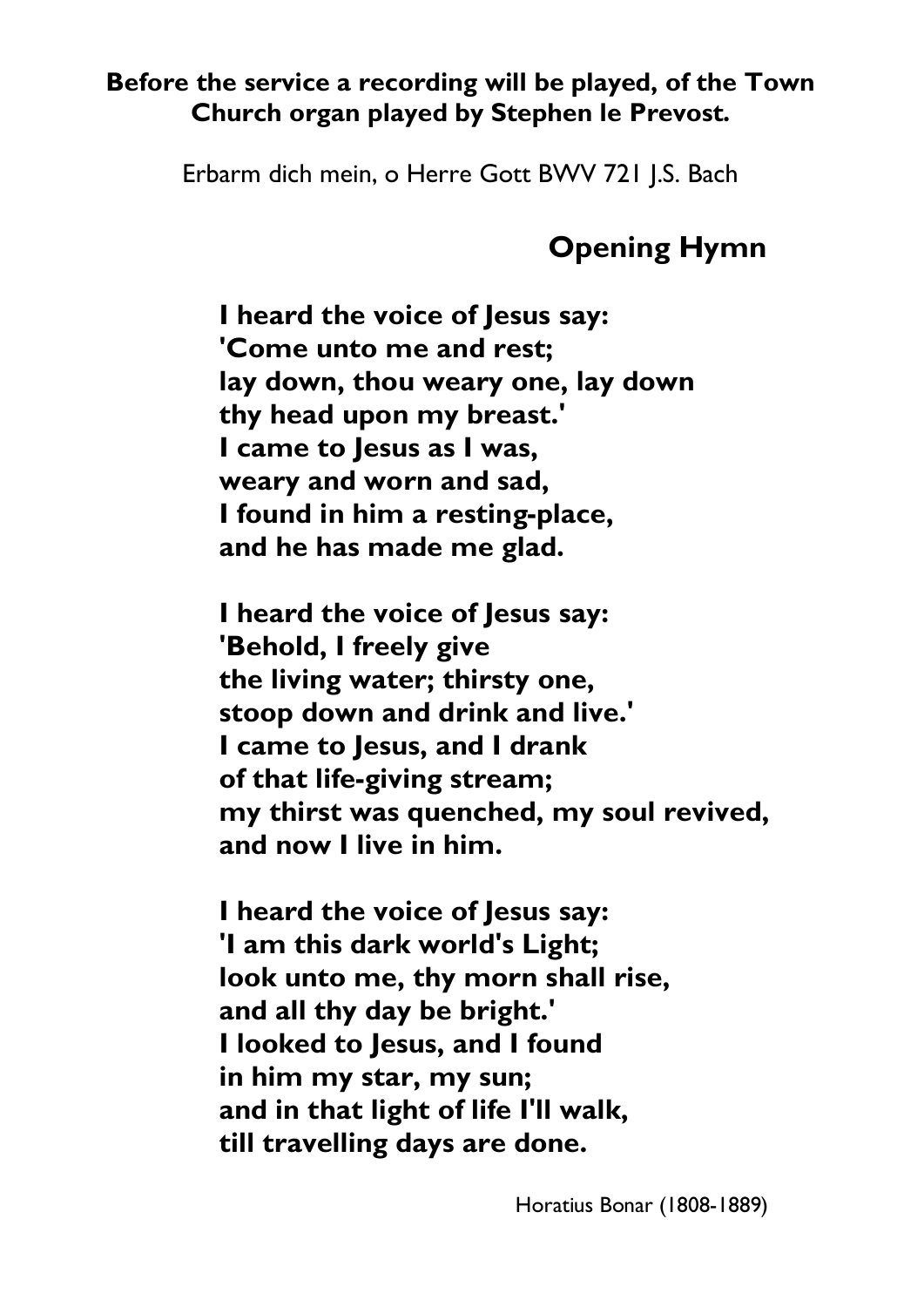# **The Greeting**

In the name of the Father, and of the Son and of the Holy Spirit. *All* **Amen.**

The Lord be with you, *All* **and also with you**

> *The president explains the meaning of Lent and invites the people to observe it faithfully*

Dear Friends in Christ, since early days Christians have observed with great devotion the time of our Lord's passion and resurrection and prepared for this by a season of penitence and fasting.

By carefully keeping these days, Christians take to heart the call to repentance and the assurance of forgiveness proclaimed in the gospel, and so grow in faith and in devotion to our Lord.

I invite you, therefore, in the name of the Church, to the observance of a holy Lent, by self-examination and repentance; by prayer, fasting, and self-denial; and by reading and meditating on God's holy word.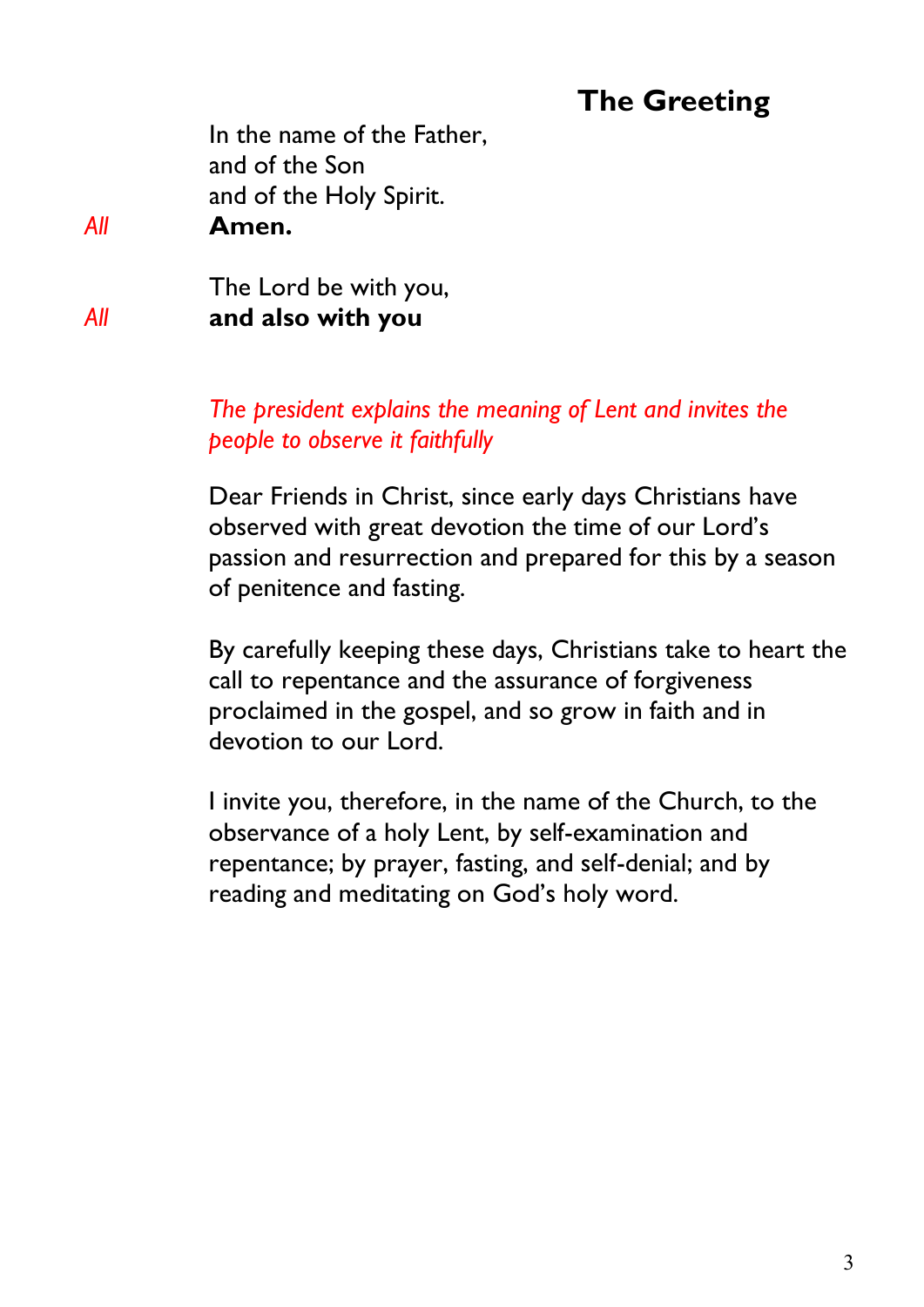## **An excerpt from the Lent Prose will be sung**

*Hear us, O Lord, have mercy upon us: for we have sinned against thee.*

To thee, Redeemer, on thy throne of glory: lift we our weeping eyes in holy pleadings: listen, O Jesu, to our supplications. *Refrain*

O thou chief Corner-stone, Right Hand of the Father Way of Salvation, Gate of Life Celestial cleanse thou our sinful souls from all defilement. *Refrain*

God, we implore thee, in thy glory seated bow down and hearken to thy weeping children pity and pardon all our grievous trespasses. *Refrain*

# **The Collect**

Let us pray for grace to keep Lent faithfully.

#### *Silence is kept*

Almighty and everlasting God, you hate nothing that you have made and forgive the sins of all those who are penitent: create and make in us new and contrite hearts that we, worthily lamenting our sins and acknowledging our wretchedness, may receive from you, the God of all mercy, perfect remission and forgiveness; through Jesus Christ your Son our Lord, who is alive and reigns with you, in the unity of the Holy Spirit, one God, now and for ever *All* **Amen.**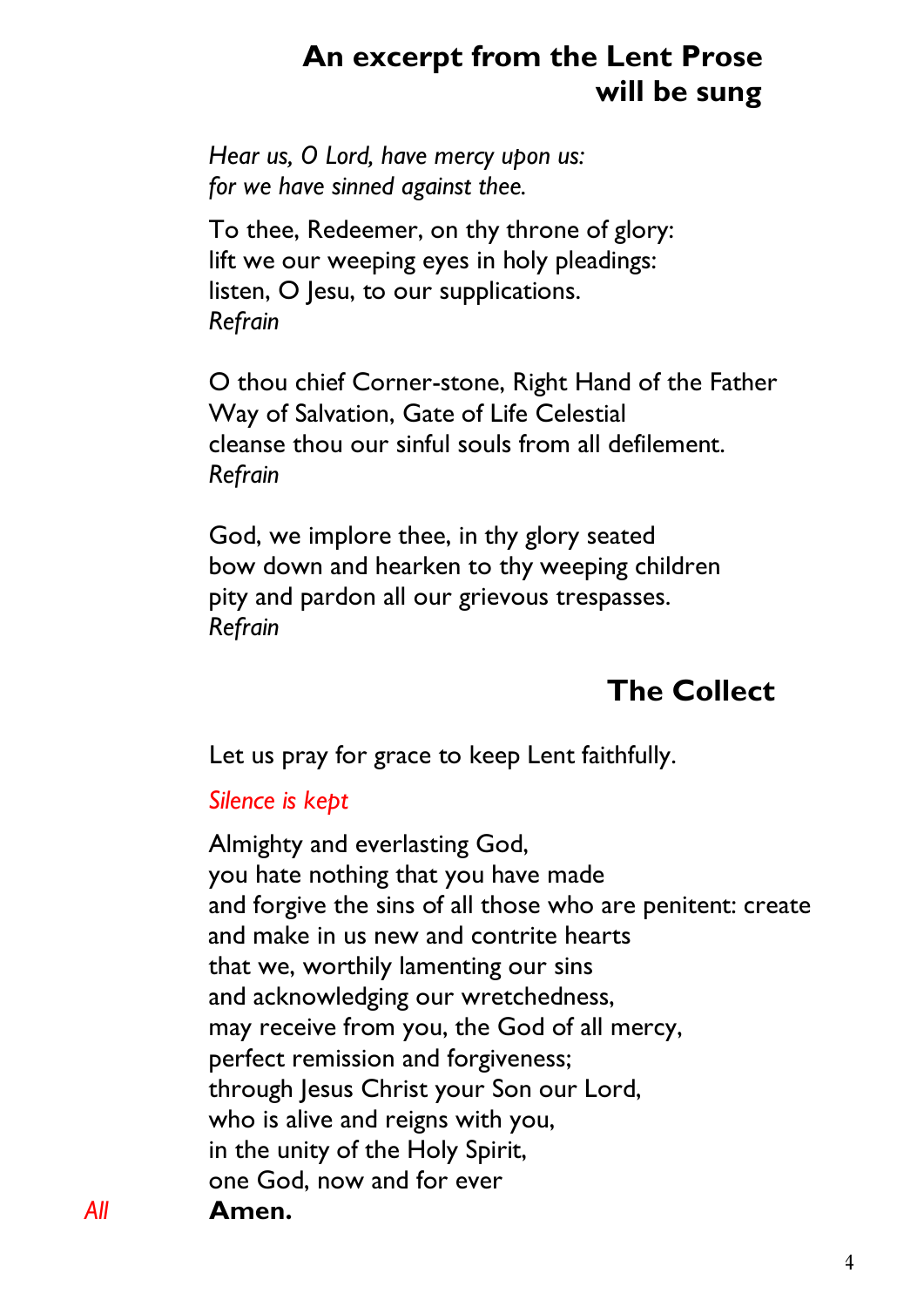#### **New Testament Reading**

2 Corinthians 5.20b – 6.10 *Read by Barrie Linnecor Vale Church*

#### *A Reading from the second letter of Paul to the Corinthians*

So we are ambassadors for Christ, since God is making his appeal through us; we entreat you on behalf of Christ, be reconciled to God. For our sake he made him to be sin who knew no sin, so that in him we might become the righteousness of God.

As we work together with him, we urge you also not to accept the grace of God in vain. For he says, 'At an acceptable time I have listened to you, and on a day of salvation I have helped you.' See, now is the acceptable time; see, now is the day of salvation! We are putting no obstacle in anyone's way, so that no fault may be found with our ministry, but as servants of God we have commended ourselves in every way: through great endurance, in afflictions, hardships, calamities, beatings, imprisonments, riots, labours, sleepless nights, hunger; by purity, knowledge, patience, kindness, holiness of spirit, genuine love, truthful speech, and the power of God; with the weapons of righteousness for the right hand and for the left; in honour and dishonour, in ill repute and good repute. We are treated as impostors, and yet are true; as unknown, and yet are well known; as dying, and see—we are alive; as punished, and yet not killed; as sorrowful, yet always rejoicing; as poor, yet making many rich; as having nothing, and yet possessing everything.

This is the word of the Lord. *All* **Thanks be to God.**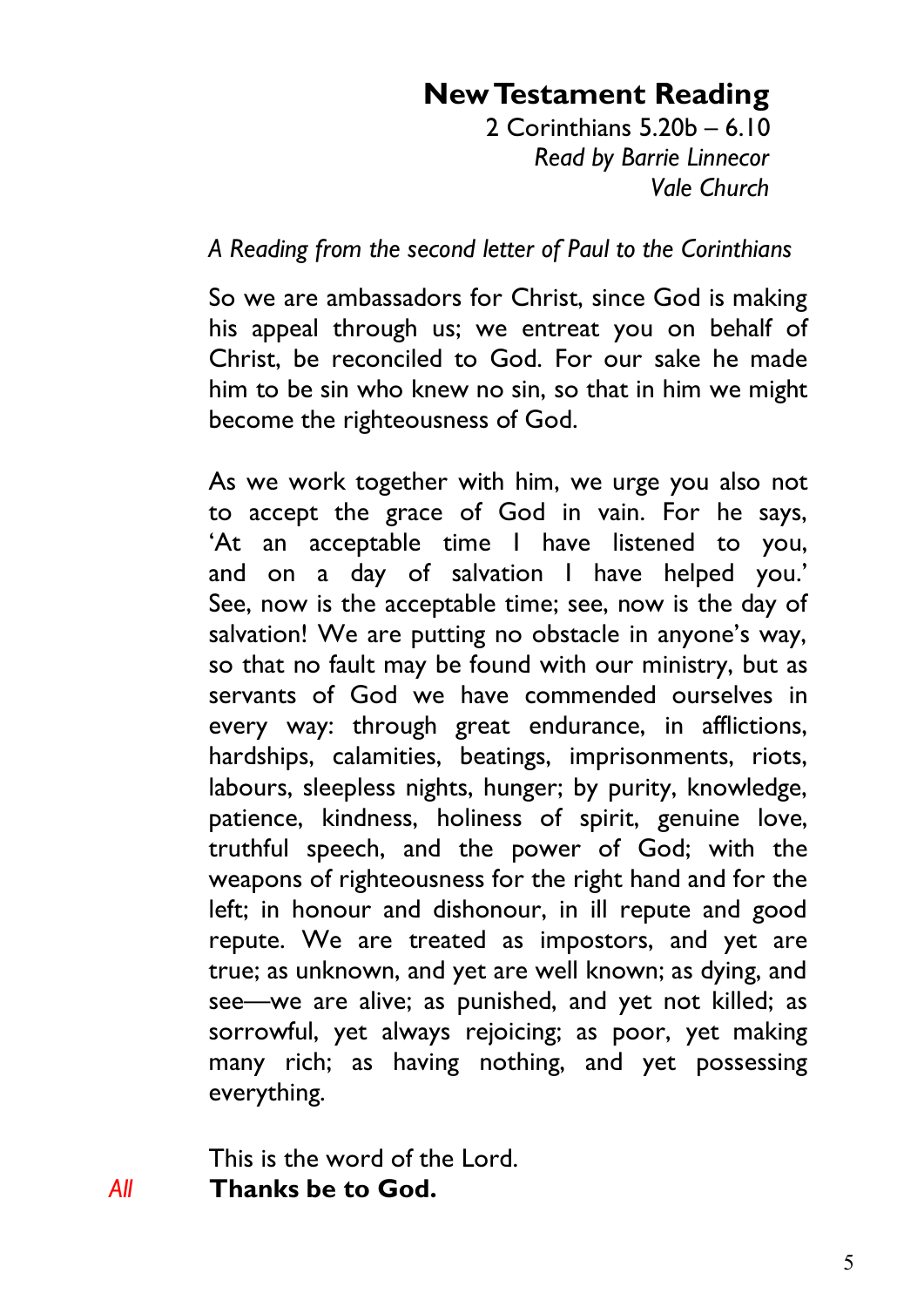#### **Hymn**

**From ashes to the living font your Church must journey, Lord, baptised in grace, in grace renewed by your most holy word.**

**Through fasting, prayer, and charity your voice speaks deep within, returning us to ways of truth and turning us from sin.**

**From desert to the mountaintop in Christ our way we see, so, tempered by temptation's might we might transfigured be.**

**For thirsting hearts let waters flow our fainting souls revive; and at the well your waters give our everlasting life.**

**From ashes to the living font your church must journey still: through cross and tomb to Easter joy, in Spirit-fire fulfilled.**

*Alan J Hommerding* 

 $\ddot{\phantom{0}}$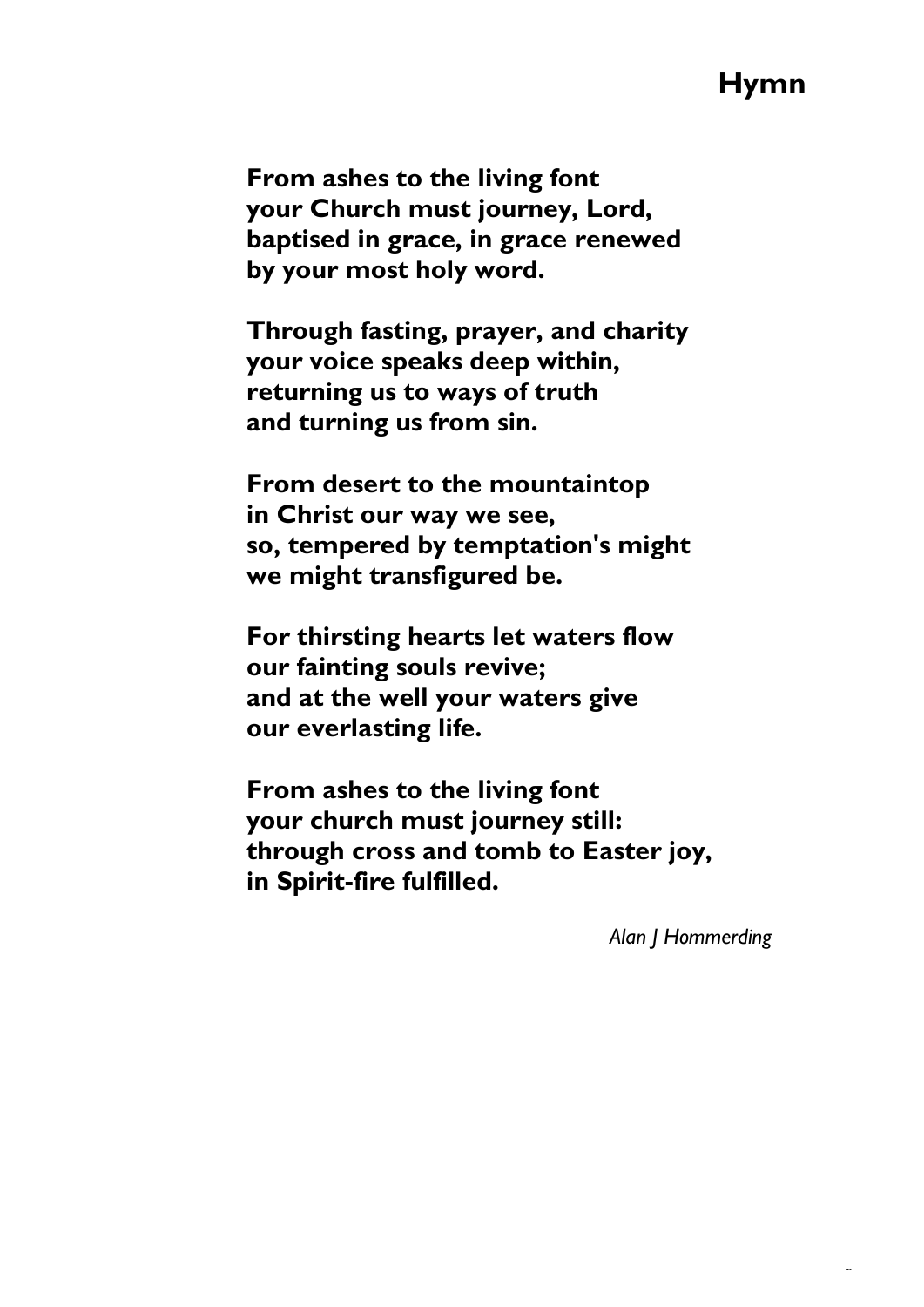## **Gospel Reading**

John 8.1-11 Read by Bryan Pill, *LLM Holy Trinity Church*

Hear the Gospel of our Lord Jesus Christ according to John *All* **Glory to you, O Lord.**

> while Jesus went to the Mount of Olives. Early in the morning he came again to the temple. All the people came to him and he sat down and began to teach them. The scribes and the Pharisees brought a woman who had been caught in adultery; and making her stand before all of them, they said to him, 'Teacher, this woman was caught in the very act of committing adultery.

> Now in the law Moses commanded us to stone such women. Now what do you say?' They said this to test him, so that they might have some charge to bring against him. Jesus bent down and wrote with his finger on the ground. When they kept on questioning him, he straightened up and said to them, 'Let anyone among you who is without sin be the first to throw a stone at her.' And once again he bent down and wrote on the ground. When they heard it, they went away, one by one, beginning with the elders; and Jesus was left alone with the woman standing before him. Jesus straightened up and said to her, 'Woman, where are they? Has no one condemned you?' She said, 'No one, sir.' And Jesus said, 'Neither do I condemn you. Go your way, and from now on do not sin again.'

This is the Gospel of the Lord. *All* **Praise to you, O Christ.**

**Sermon**

The Very Revd Tim Barker, Dean of Guernsey

 $\ensuremath{\mathnormal{}}$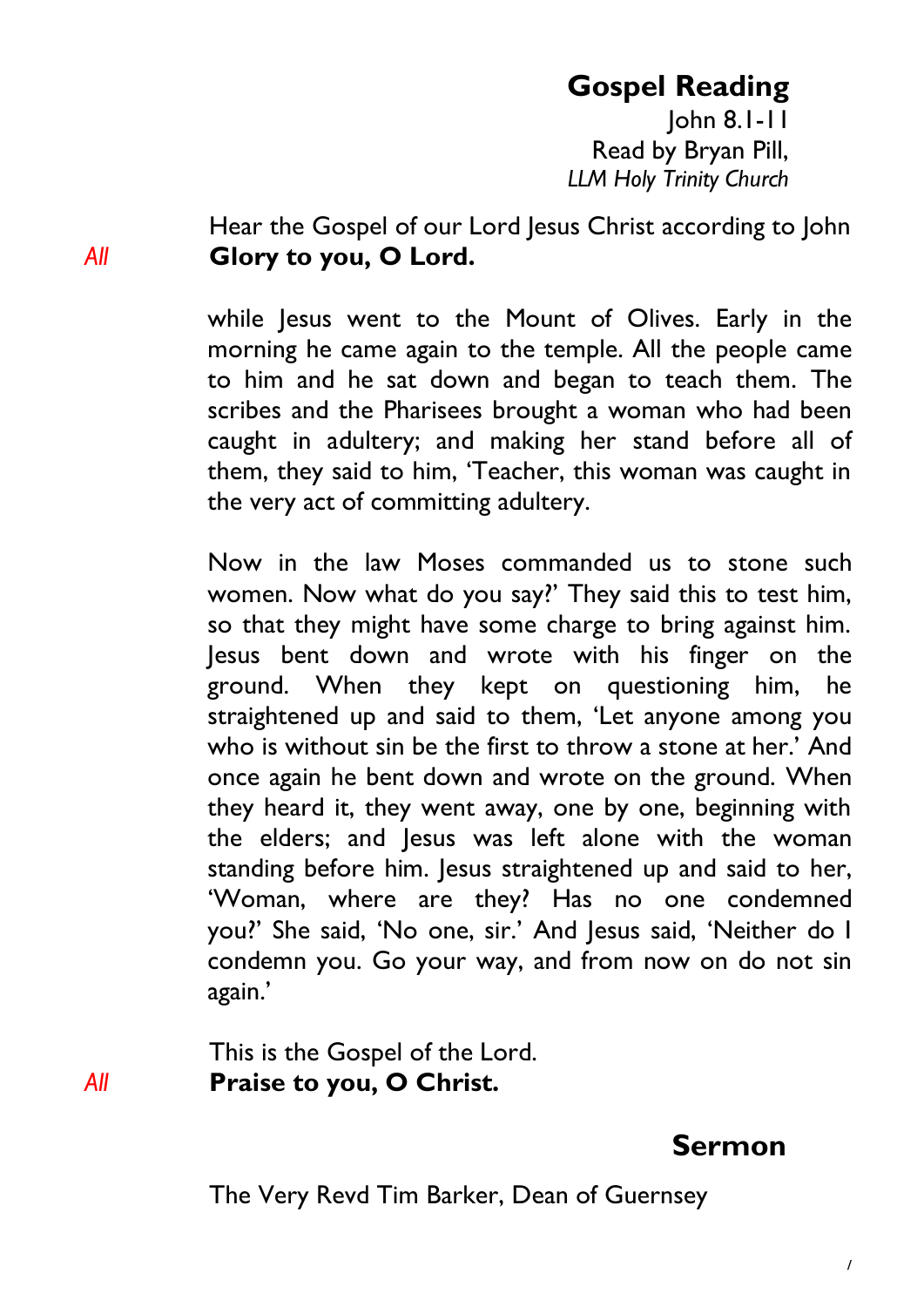#### **Self-examination and Confession**

Led by the Revds. Jan and Tony Fowler *Alderney*

Let us now call to mind our sin and the infinite mercy of God. God the Father, *All* **have mercy on us.**  God the Son, *All* **have mercy on us.**  God the Holy Spirit, *All* **have mercy on us.**  Holy, blessed and glorious Trinity, *All* **have mercy on us.**  *All* **Most merciful God, Father of our Lord Jesus Christ. we confess that we have sinned in thought, word and deed.**  We have not loved you with our whole heart, and mind, and strength. We have not loved our neighbours as ourselves. We have not forgiven others, as we have been forgiven. *All* **Lord, have mercy.**  We have been deaf to your call to serve, as Christ served us. We have not been true to the mind of Christ. We have grieved your Holy Spirit. *All* **Lord, have mercy.**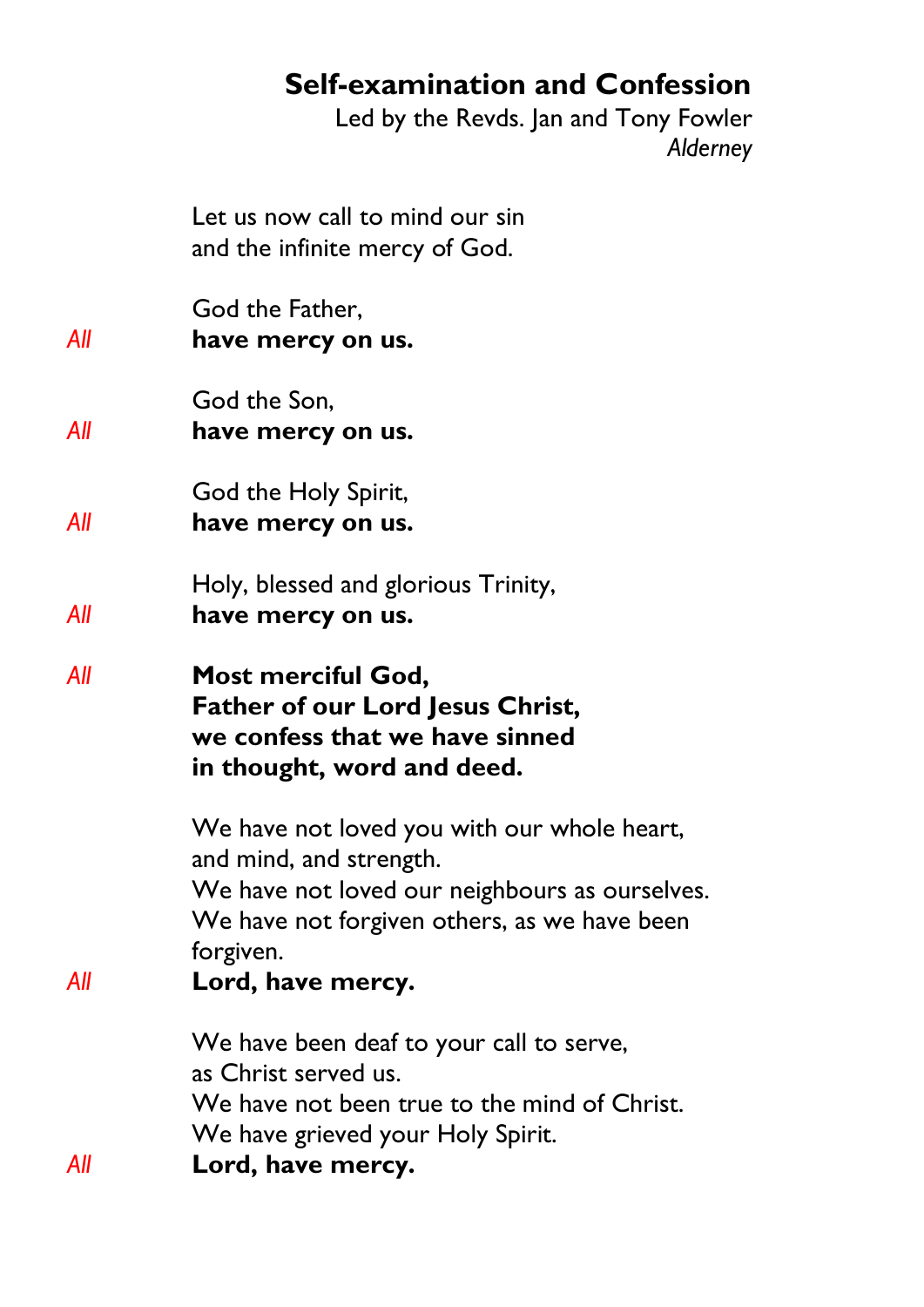|     | We confess to you, Lord                                                                                                                                  |
|-----|----------------------------------------------------------------------------------------------------------------------------------------------------------|
|     | all our past unfaithfulness: the pride, hypocrisy<br>and impatience of our lives.                                                                        |
| All | Lord, have mercy.                                                                                                                                        |
|     | Our self-indulgent appetites and ways,                                                                                                                   |
| All | and our exploitation of other people.<br>Lord, have mercy.                                                                                               |
| All | Our anger at our own frustration and our envy<br>of those more fortunate than ourselves.<br>Lord, have mercy.                                            |
|     | Our intemperate love of worldly goods and comforts<br>and our dishonesty in daily life and work.                                                         |
| All | Lord, have mercy.                                                                                                                                        |
| All | Our negligence in prayer and worship<br>and our failure to commend the faith that is in us.<br>Lord, have mercy.                                         |
|     |                                                                                                                                                          |
|     | Accept our repentance, Lord                                                                                                                              |
|     | for the wrongs we have done,<br>for our blindness to human need and suffering,<br>and our indifference to injustice and cruelty.                         |
| All | Accept our repentance, Lord.                                                                                                                             |
|     | For all false judgements,<br>for uncharitable thoughts towards our neighbours<br>and for our prejudice and contempt<br>towards those who differ from us. |
| All | Accept our repentance, Lord.                                                                                                                             |
|     |                                                                                                                                                          |
|     | For our waste and pollution of your creation<br>and our lack of concern for those who come after us.                                                     |
| All | Accept our repentance, Lord.                                                                                                                             |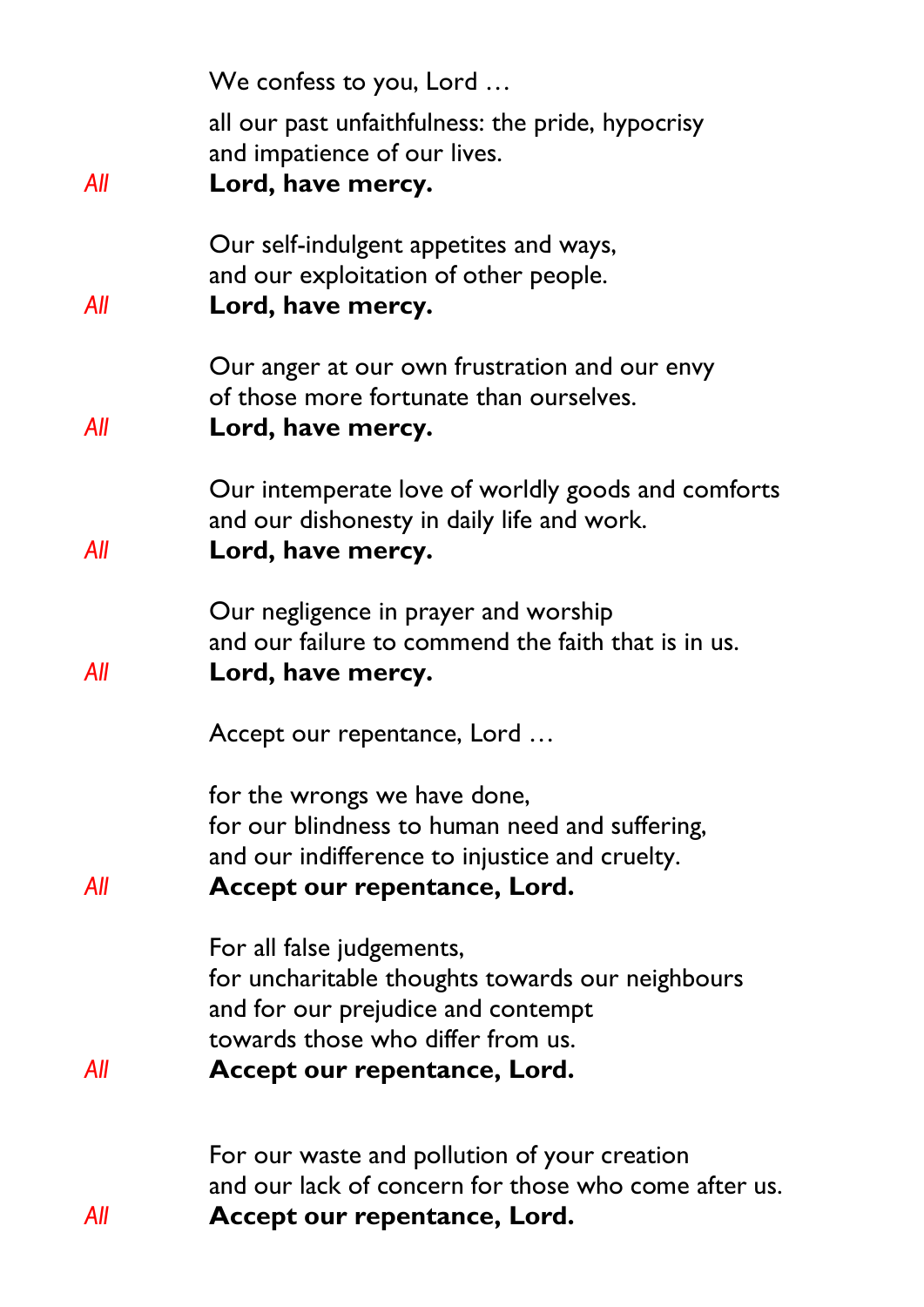| All | Restore us, good Lord,<br>and let your anger depart from us.<br>Favourably hear us, for your mercy is great.       |
|-----|--------------------------------------------------------------------------------------------------------------------|
| All | Accomplish in us the work of your salvation,<br>that we may show your glory in the world.                          |
| All | By the cross and passion of your Son our Lord,<br>bring us with all your saints to the joy of his<br>resurrection. |
|     | Silence is kept.                                                                                                   |

*All* **We have not loved you with our whole heart. We have not loved our neighbours as ourselves. In your mercy forgive what we have been, help us to amend what we are, and direct what we shall be; that we may do justly, love mercy, and walk humbly with you, our God. Amen.** 

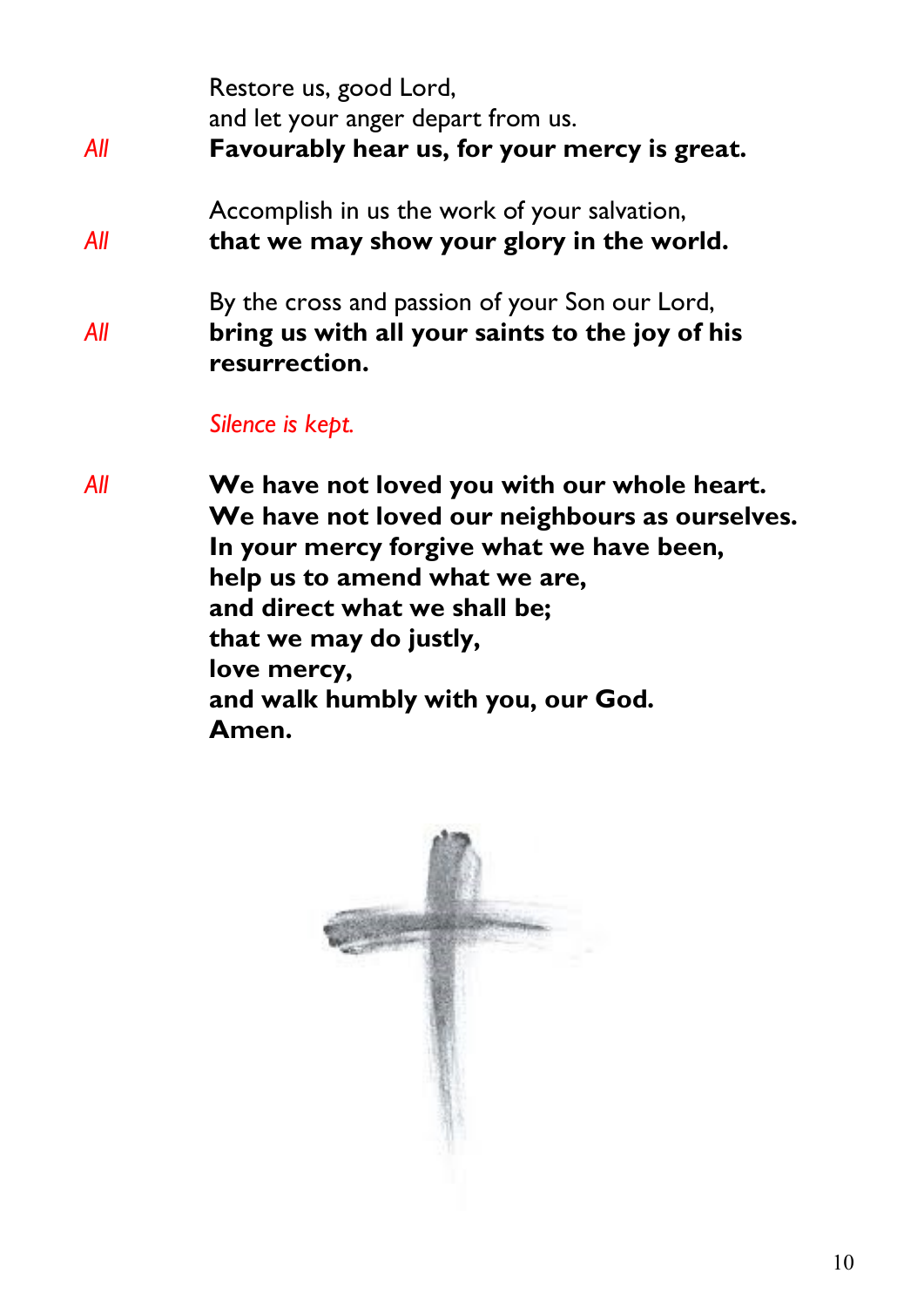#### **The Imposition of Ashes**

We come to God in penitence and faith, recognising his holiness and purity, and conscious of our own unworthiness. In penitence we now hold the ash in our hands, And make the sign of the Cross. To remind us of our need to repent, and to reassure us of our salvation in Christ.

**Holy God, with these ashes we acknowledge before you our sins and failings. May they be a sign both of our repentance and our mortality, and a token of your free gift of eternal life to all who put their trust in you, through the death and resurrection of your dear Son, Jesus Christ. Amen**

Remember that you are dust, and to dust you shall return. Turn away from sin and be faithful to Christ. *All* **Amen. Lord have mercy.**

#### *Time of reflection with music and images*

**God our loving Father, you make us for yourself, and our hearts are restless until they find rest in you. Make us pure in thought and deed, unselfish in word and action strong in purpose and faith. May our minds know your will, our hearts respond to it and our lives enact it, for the sake of your Son, Jesus Christ, our Lord. Amen.**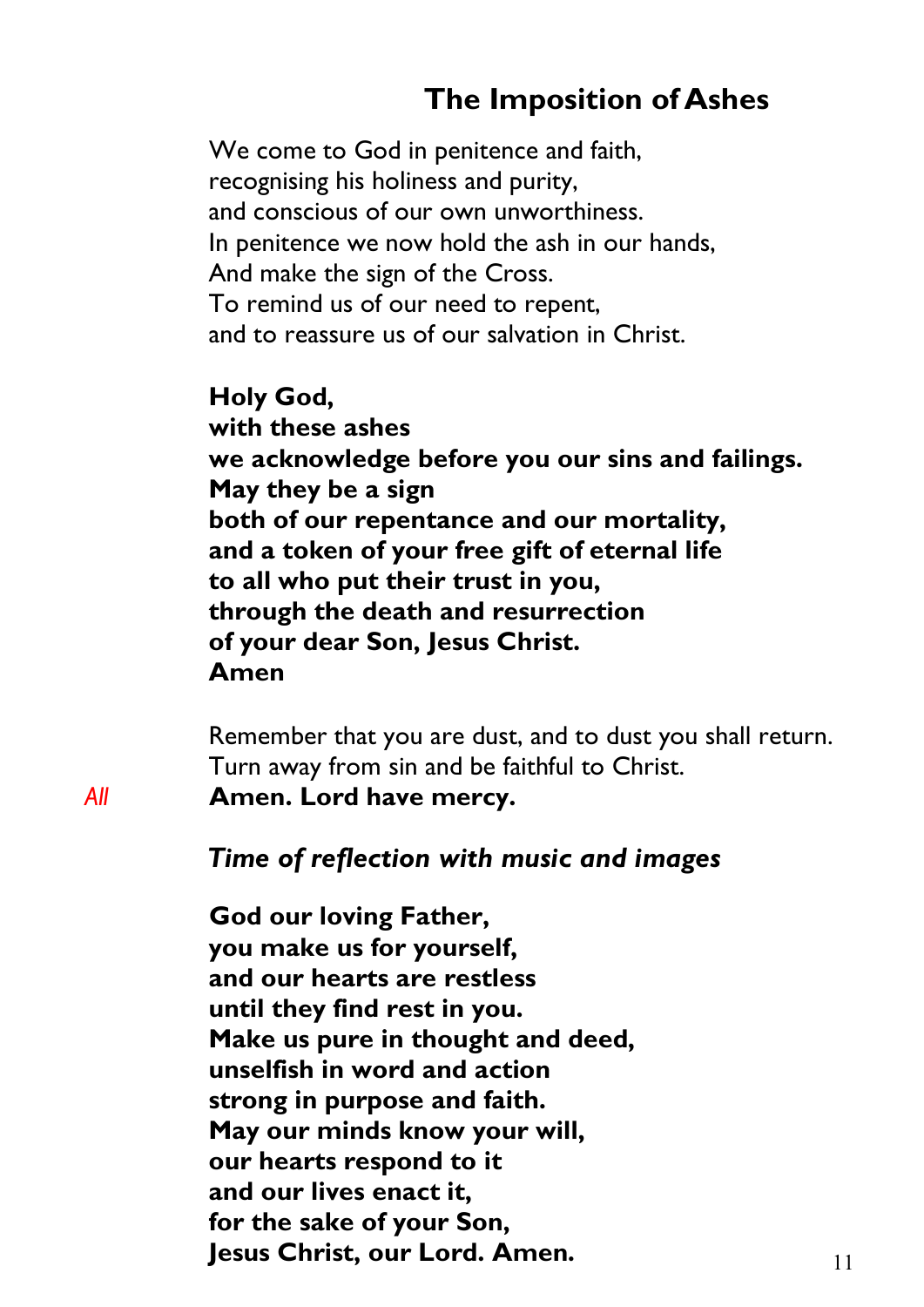#### **The Peace**

Since we are justified by faith,

we have peace with God through our Lord Jesus Christ, who has given us access to his grace.

The peace of the Lord be always with you *All* **and also with you.**

#### **Preparation of the Table Taking of the Bread and Wine**

*The hymn is sung, the table is prepared and bread and wine are placed upon it.*

**Lead us, heavenly Father, lead us o'er the world's tempestuous sea; guard us, guide us, keep us, feed us for we have no help but thee; yet possessing every blessing, if our God our Father be.**

**Saviour, breathe forgiveness o'er us; all our weakness thou dost know; thou didst tread this earth before us, thou didst feel its keenest woe; self denying, death defying, thou to Calvary didst go.**

**Spirit of our God, descending, fill our hearts with heavenly joy, love with every passion blending, pleasure that can never cloy: thus provided, pardoned, guided, nothing can our peace destroy.**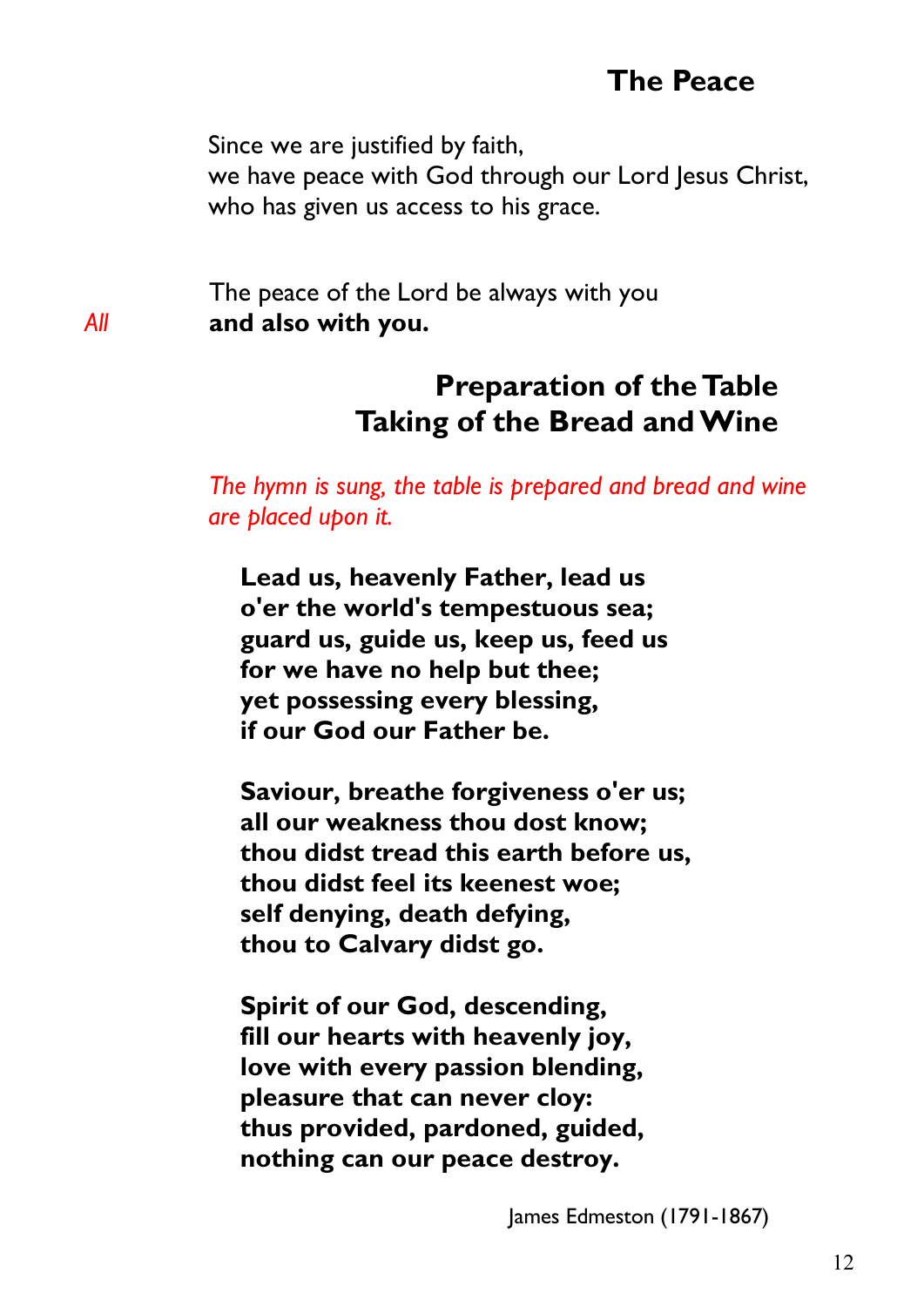Merciful God, turn us from sin to faithfulness and from disobedience to love, and prepare us to celebrate the death and resurrection of Christ our Saviour who is alive and reigns, now and for ever. *All* **Amen.**

#### **The Eucharistic Prayer**

| All | The Lord be with you<br>and also with you                                       |
|-----|---------------------------------------------------------------------------------|
| Αll | Lift up your hearts<br>We lift them to the Lord                                 |
| Αll | Let us give thanks to the Lord our God<br>It is right to give thanks and praise |
|     | It is indeed right and good                                                     |
|     | to give you thanks and praise,                                                  |
|     | almighty God and everlasting Father,                                            |
|     | through Jesus Christ your Son.                                                  |
|     | For in these forty days                                                         |
|     | you lead us into the desert of repentance                                       |
|     | that through a pilgrimage of prayer and discipline                              |
|     | we may grow in grace                                                            |
|     | and learn to be your people once again.                                         |
|     | Through fasting, prayer and acts of service                                     |
|     | you bring us back to your generous heart.                                       |
|     | Through study of your holy word                                                 |
|     | you open our eyes to your presence in the world                                 |
|     | and free our hands to welcome others                                            |
|     | into the radiant splendour of your love.                                        |
|     | As we prepare to celebrate the Easter feast                                     |
|     | with joyful hearts and minds                                                    |
|     | we bless you for your mercy                                                     |
|     | and join with saints and angels                                                 |
|     | for ever praising you and saying:                                               |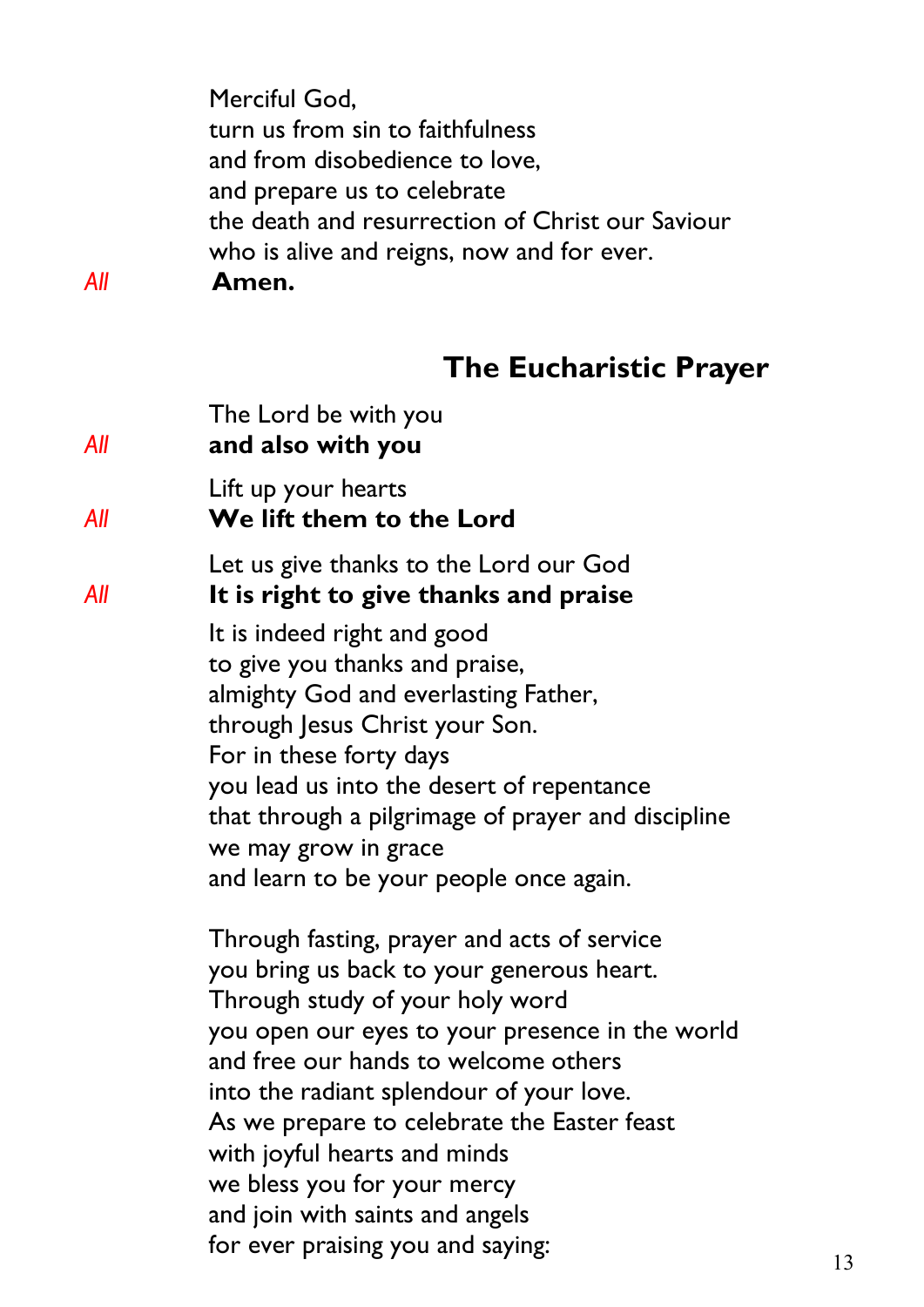*All* **Holy, Holy, Holy Lord, God of power and might. Heaven and earth are full of your glory. Hosanna in the highest.**

#### **Blessed is he who comes in the name of the Lord. Hosanna in the highest.**

Lord, you are holy indeed, the source of all holiness; grant that by the power of your Holy Spirit, and according to your holy will, these gifts of bread and wine may be to us the body and blood of our Lord Jesus Christ: who, in the same night that he was betrayed, took bread and gave you thanks; he broke it and gave it to his disciples, saying: Take, eat; this is my body which is given for you; do this in remembrance of me.

In the same way, after supper he took the cup and gave you thanks; he gave it to them, saying: Drink this, all of you; this is my blood of the new covenant, which is shed for you and for many for the forgiveness of sins. Do this, as often as you drink it, in remembrance of me.

Christ is the Bread of Life:

*All* **When we eat this bread and drink this cup, we proclaim your death, Lord Jesus, until you come in glory.**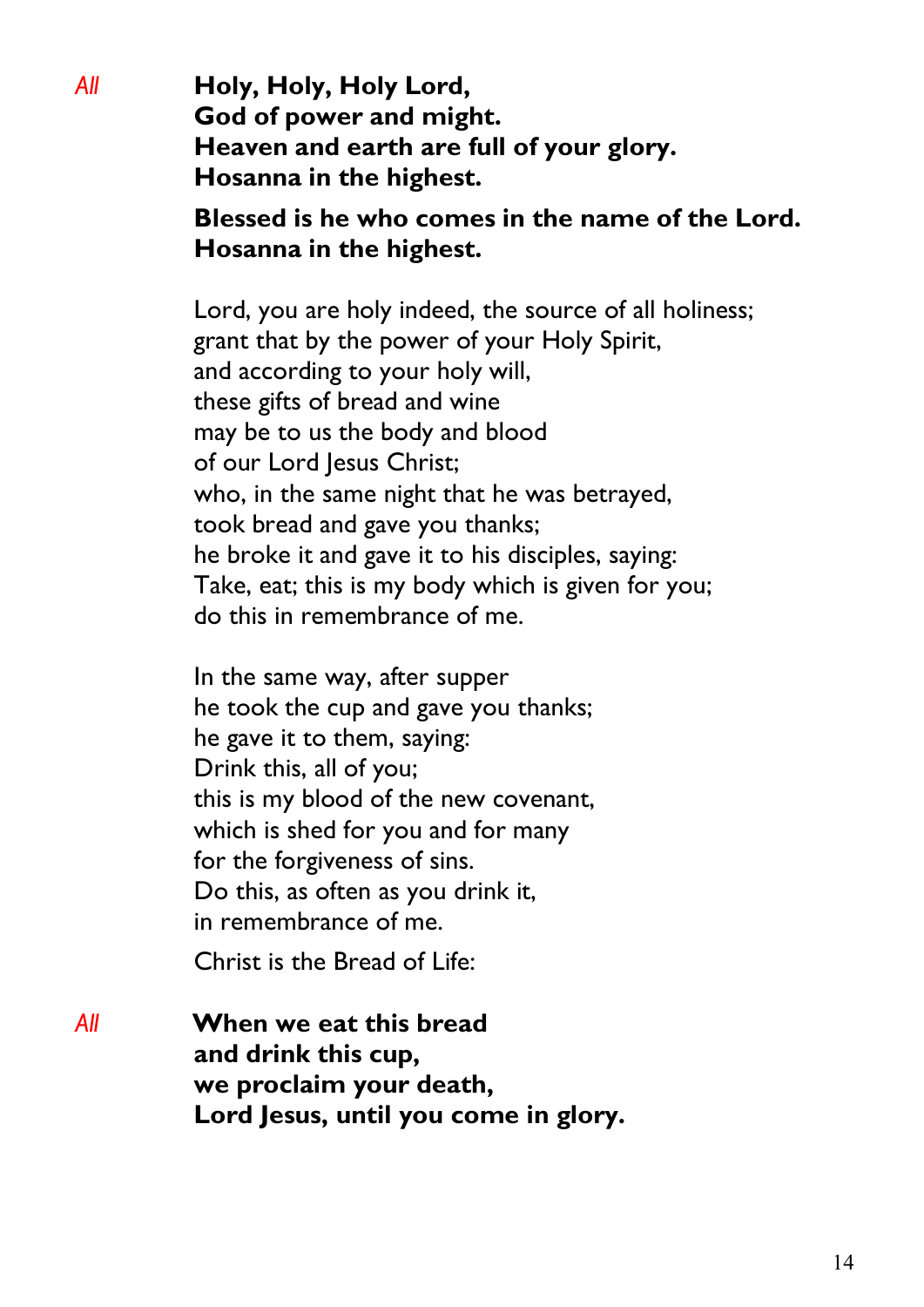And so, Father, calling to mind his death on the cross, his perfect sacrifice made once for the sins of the whole world; rejoicing in his mighty resurrection and glorious ascension, and looking for his coming in glory, we celebrate this memorial of our redemption. As we offer you this our sacrifice of praise and thanksgiving, we bring before you this bread and this cup and we thank you for counting us worthy to stand in your presence and serve you.

Send the Holy Spirit on your people and gather into one in your kingdom all who share this one bread and one cup, so that we, in the company of the Blessed Virgin Mary, and all the saints, may praise and glorify you for ever, through Jesus Christ our Lord;

by whom, and with whom, and in whom, in the unity of the Holy Spirit, all honour and glory be yours, almighty Father, for ever and ever.

**Amen.**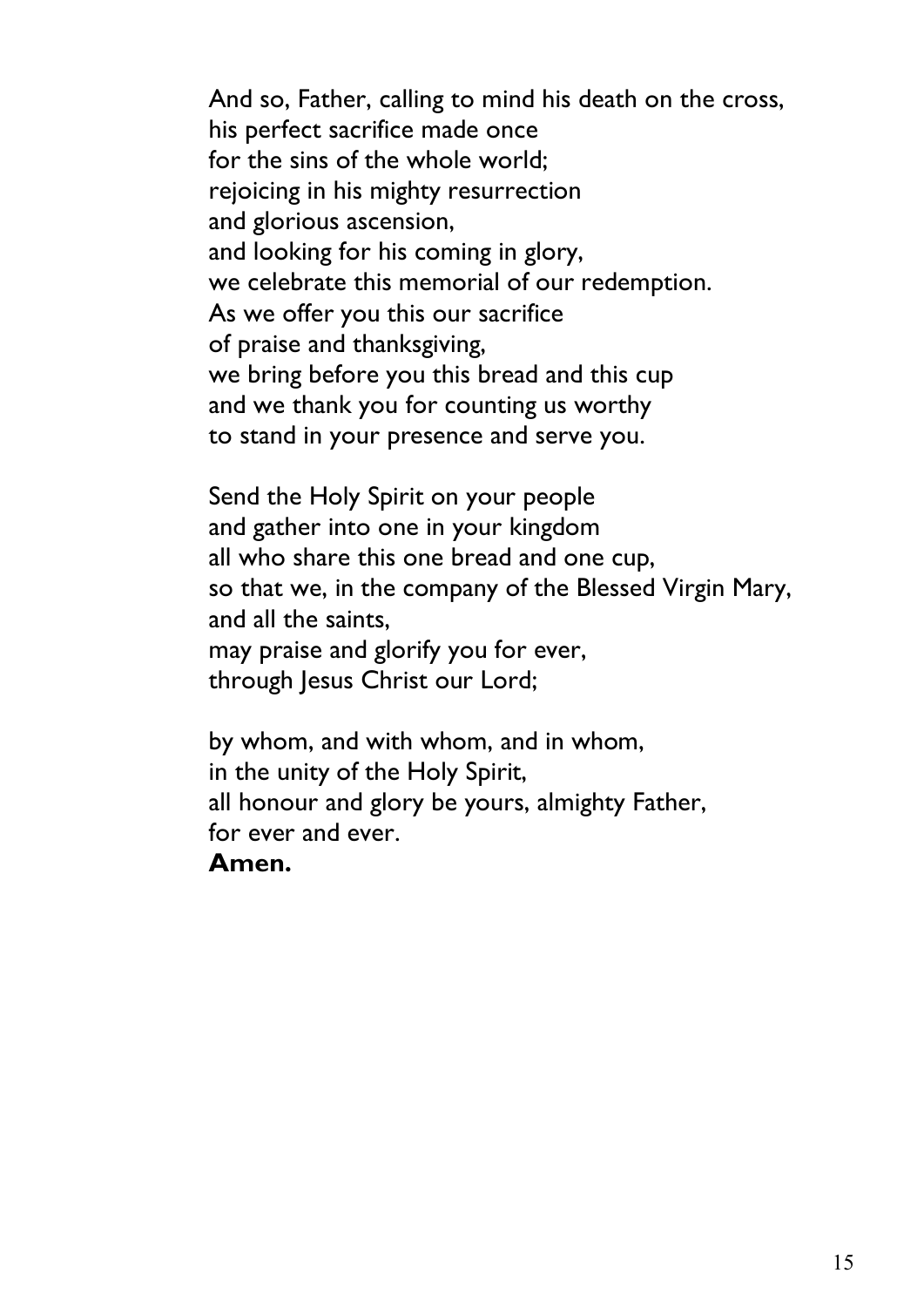# **The Lord's Prayer**

#### *A short silence is kept*

Lord Jesus, remember us in your kingdom and teach us to pray

*All* **Our Father, who art in heaven, hallowed be thy name; thy kingdom come; thy will be done; on earth as it is in heaven. Give us this day our daily bread. And forgive us our trespasses, as we forgive those who trespass against us. And lead us not into temptation; but deliver us from evil. For thine is the kingdom, the power and the glory, for ever and ever. Amen.**

#### **Breaking of the Bread**

*The president breaks the consecrated bread.*

Every time we eat this bread and drink this cup, *All* **We proclaim the Lord's death until he comes.**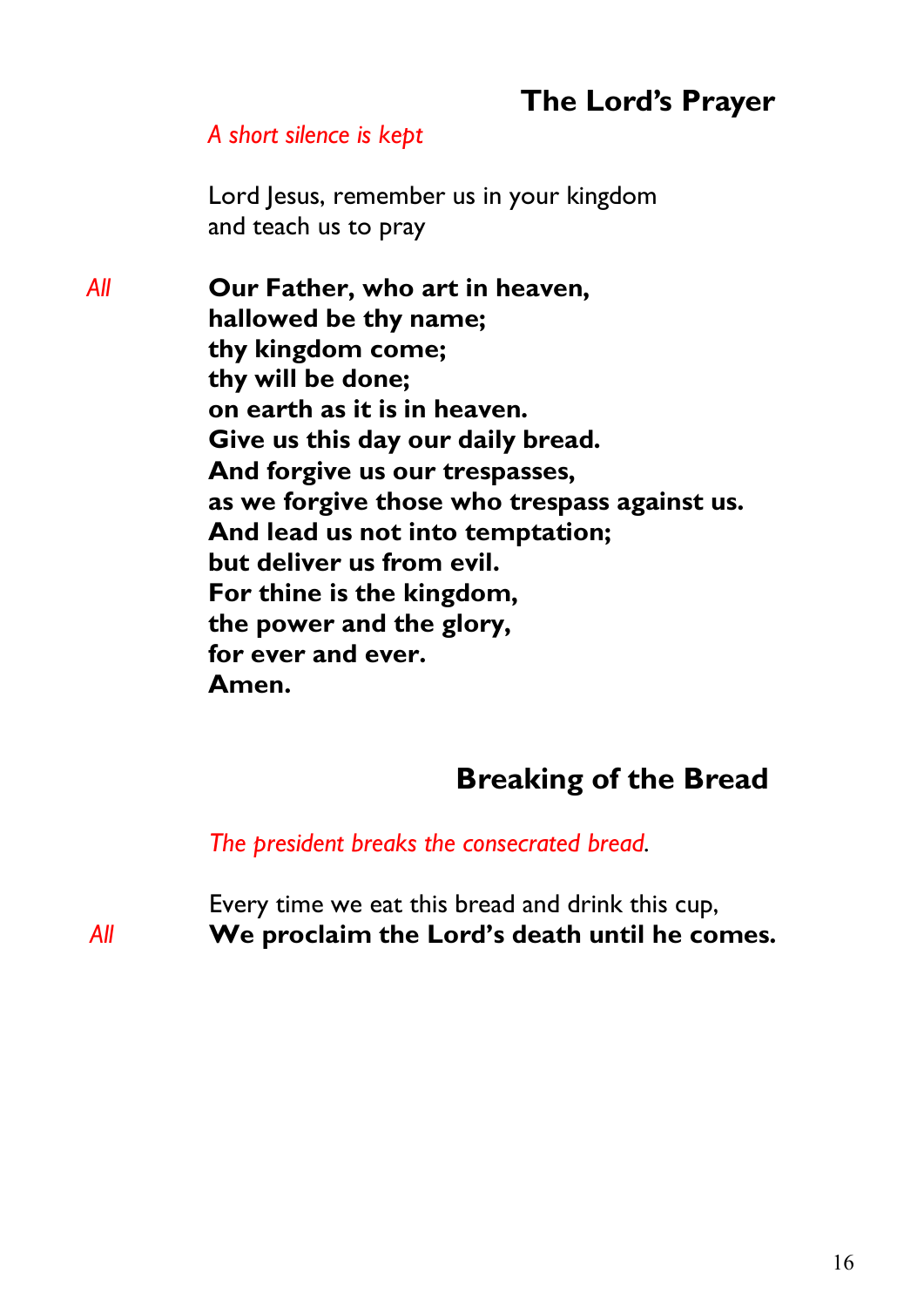#### **Agnus Dei** Mass of St. Thomas - David Thorne



 *We sing the Agnus Dei as the bread is broken.*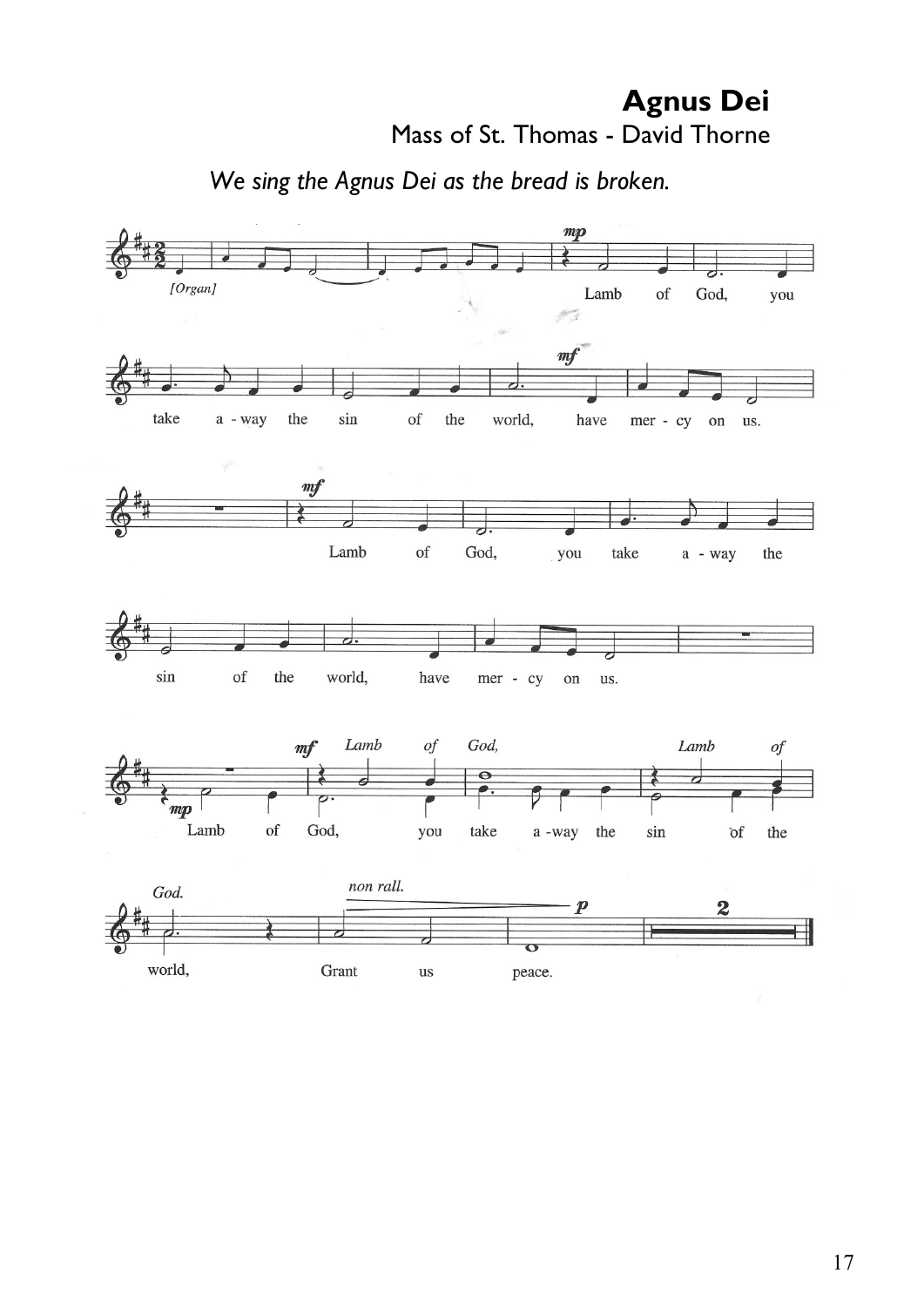# **Giving of Communion**

Jesus is the Lamb of God who takes away the sin of the world. Blessed are those who are called to his supper. *All* **Lord, I am not worthy to receive you, but only say the word, and I shall be healed.**

#### **Receiving even though absent**

The president receives the bread and wine on behalf of the community as we make our 'spiritual communion'; taking time to notice God's presence with us and trust that, as we also desire communion with God, God will meet us in our hearts by faith.

There are no special words or actions required for this; only true desire, lively faith and genuine love. If you find it helpful, you may wish to use the following prayer or simply listen to the music and meditate upon God's grace.

Lord, you stand at the door of my heart and knock. You wait for me and only I can let you in. I believe and trust in you and ask you now to fill me with your presence. Feed me with your body and unite me in your blood, that I may be your blessing to a world in need. Amen

#### **Music during Communion**

Drop, drop slow tears - Orlando Gibbons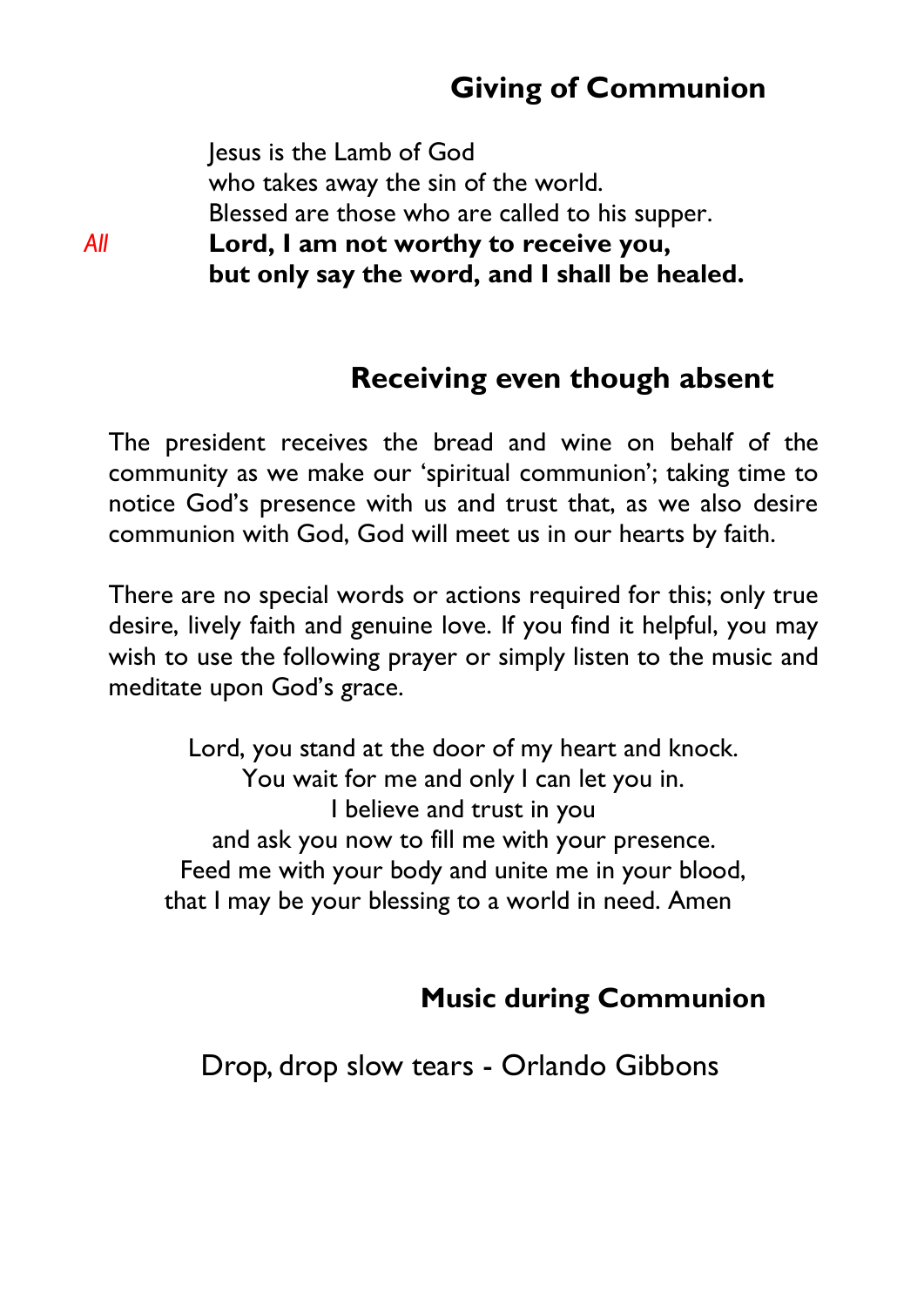# **Prayer after Communion**

Almighty God, you have given your only Son to be for us both a sacrifice for sin and also an example of godly life. give us grace that we may always most thankfully receive these his inestimable gifts, and also daily endeavour to follow the blessed steps of his most holy life; through Jesus Christ our Lord. *All* **Amen** *All* **God of our pilgrimage, you have fed us with the bread of heaven. Refresh and sustain us** 

**as we go forward on our journey, in the name of Jesus Christ our Lord. Amen** 

*The notices are given*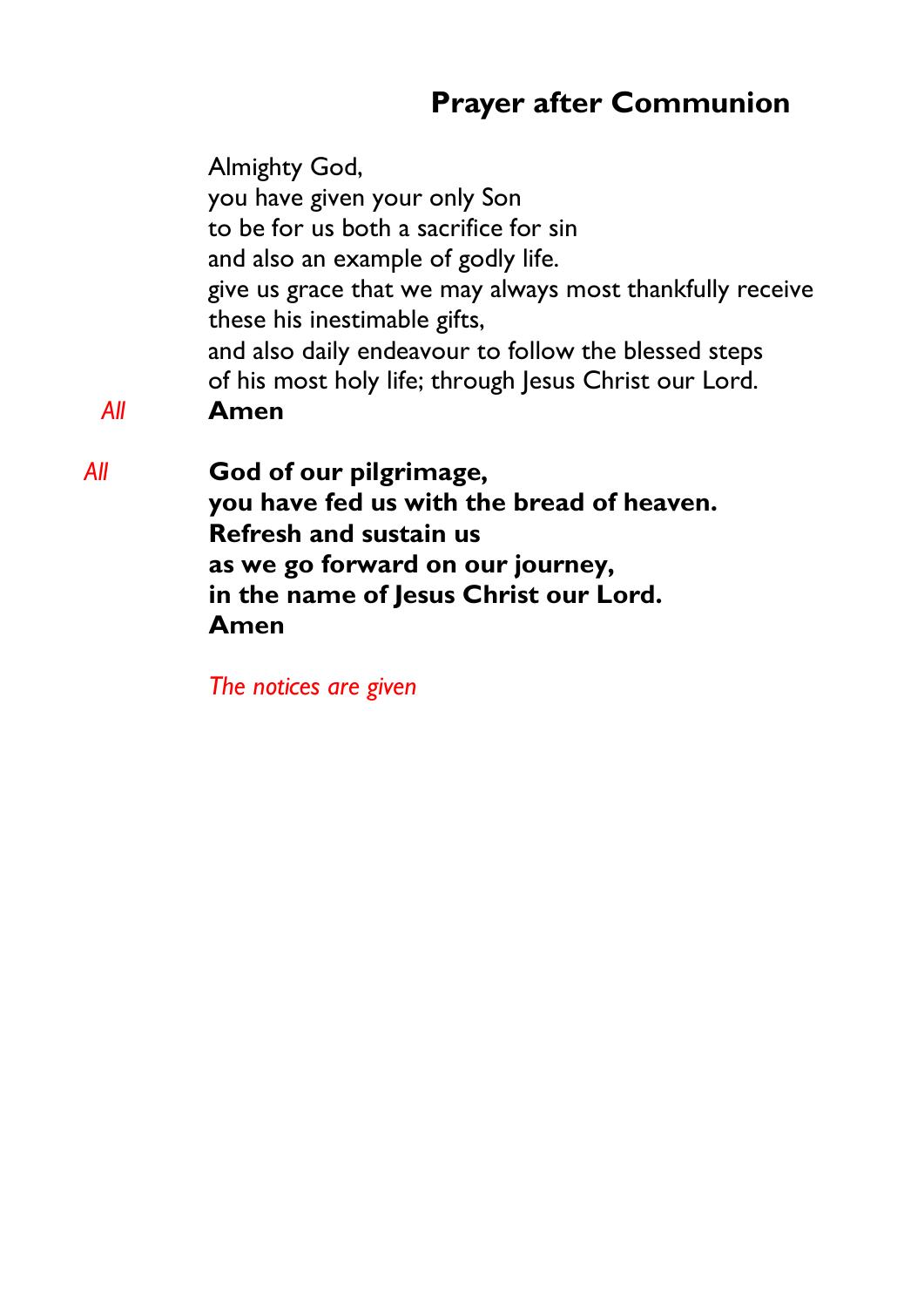#### **Final Hymn**

**Forty days and forty nights thou wast fasting in the wild; forty days and forty nights tempted, and yet undefiled.**

**Sunbeams scorching all the day; chilly dew-drops nightly shed; prowling beasts about thy way; stones thy pillow, earth thy bed.**

**Let us thine endurance share, and awhile from joys abstain, with thee watching unto prayer, strong with thee to suffer pain?**

**And if Satan, vexing sore, flesh or spirit should assail, thou, his vanquisher before grant we may not faint nor fail.**

**So shall we have peace divine; holier gladness ours shall be; round us too shall angels shine, such as ministered to thee.**

**Keep, O keep us, Saviour dear, ever constant by thy side; that with thee we may appear at the eternal Eastertide.**

> George Hunt Smyttan (1822-1870), Francis Pott (1832-1909)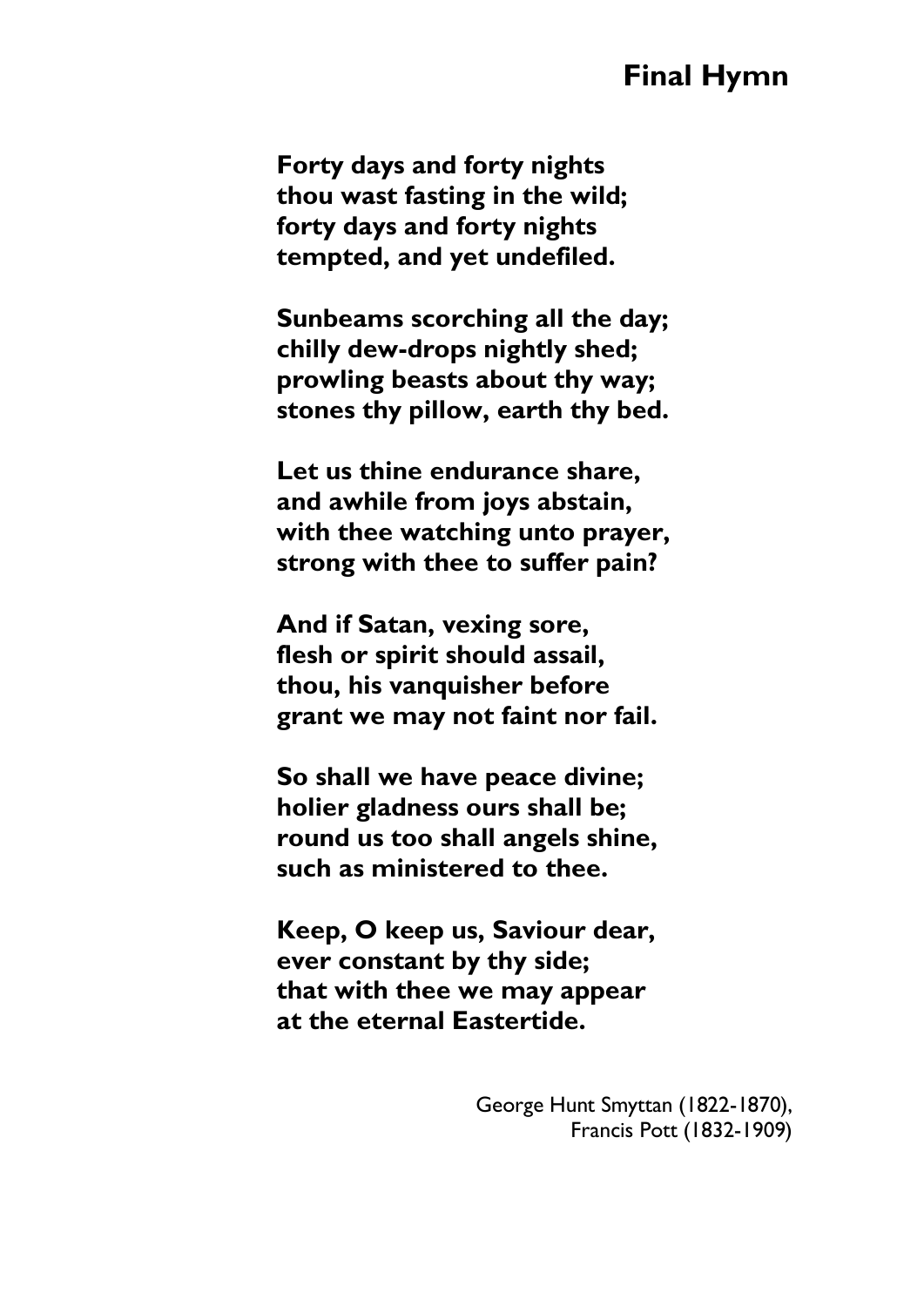## **The Blessing**

Christ give you grace to grow in holiness, to deny yourselves, take up your cross, and follow him; and the blessing of God almighty, the Father, the Son, and the Holy Spirit, be among you and remain with you always. *All* **Amen.**

Go in peace, to love and serve the Lord. *All* **In the name of Christ, Amen.** 

# **Organ Voluntary**

Ich ruf' zu dir, Herr Jesu Christ BWV 639, J.S. Bach

A recording of Stephen le Prevost on the Town Church Organ